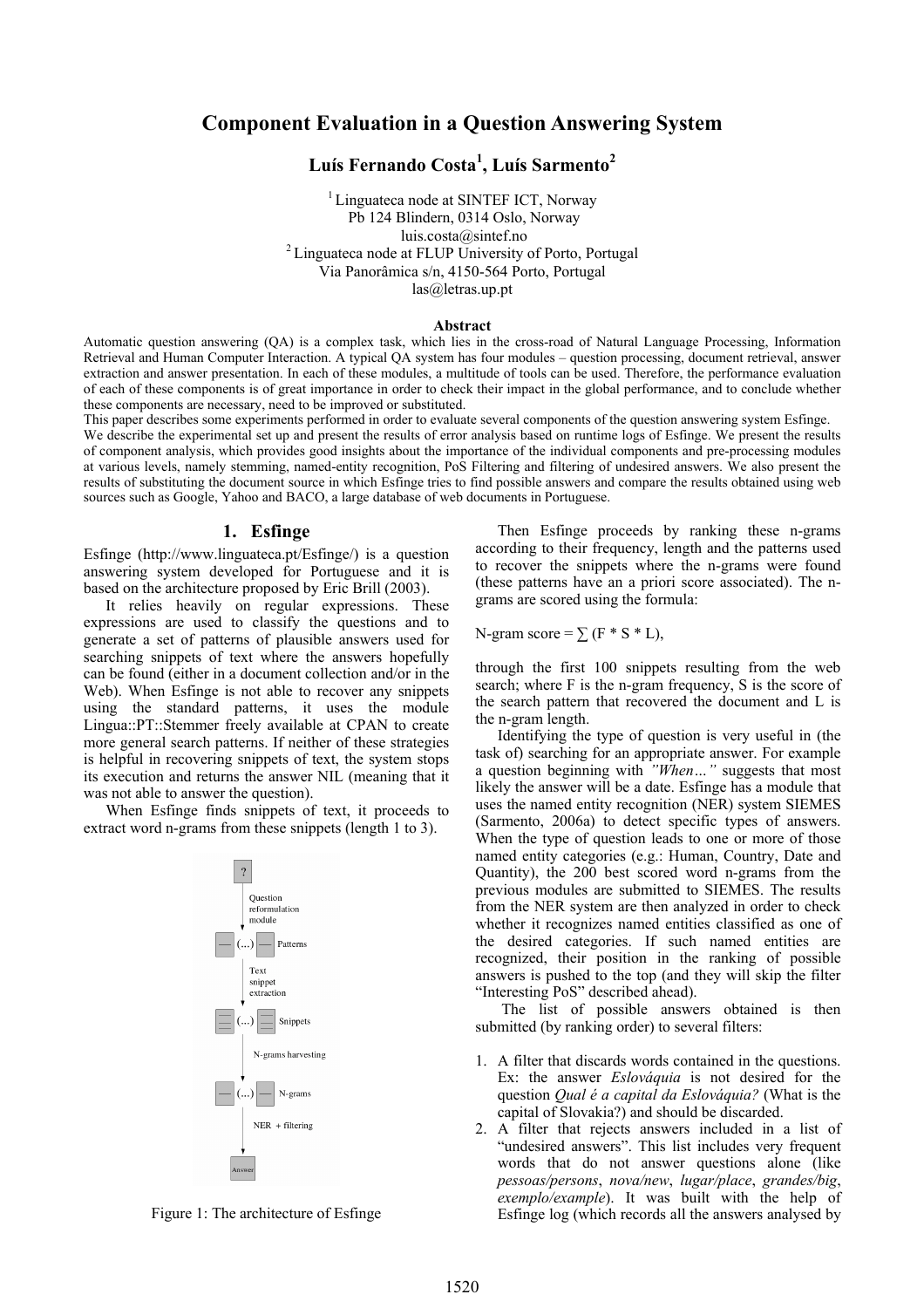the system). Later some other answers were added to this list, as a result of tests performed with the system. The list includes now 92 entries.

3. A filter that uses the morphological analyzer jspell (Simões & Almeida, 2002) to check the PoS of the various tokens in each answer. This filter rejects the answers whose first and last answer are not common or proper nouns, adjectives or numbers. Using this simple technique it is possible to discard incomplete answers beginning or ending with prepositions or verbs as for example *George Bush chegou* (George Bush arrived). Most likely the right answer will be just *George Bush.*

 The final answers of the system are either the best scored candidate answers that manage to go through all the previously described filters or NIL if neither N-gram passes all filters. There is yet a final step in the algorithm where the system searches for longer answers. These are answers that include one of the best candidate answers and also pass all the filters. For example, the best scored answer for the question *Who is the British prime minister?* might be just *Tony*. However, if the system manages to recover the n-gram Tony Blair and this n-gram also passes all the filters, it will be the returned answer.

# **2. Evaluating the system**

Esfinge participated in the last two editions of the QA track in CLEF (Vallin, 2005) as described in (Costa, 2005a; Costa, 2005b). In this evaluation contest, the participating systems received 200 questions and a document collection and had to return the answers, as well as name the documents in the document collection supporting them.

Two runs were submitted: in the first one, the system searched the answers in the Web (submitting queries to Google and parsing its results page) and used the CLEF document collection to confirm these answers (24% right answers). In the second one, it searched the answers in the CLEF document collection only (22% right answers).

After results were made public, the organization supplied a file with the solutions, which was used to evaluate the experiments described in this paper.

Three different types of component evaluation are reported in this paper: error analysis based on the system's log file, component removal and component substitution.

These evaluation techniques can be used to evaluate different types of components in a QA system. It is difficult to detect components with minor contributions just analyzing the logs, so the second technique can be useful in this task. On the other hand, it is not possible to run the system without, for example, the document recovery module, since all the following modules depend on that one. Therefore, log analysis is more appropriate to evaluate that module. This evaluation technique can also be used to identify components causing severe errors. The logical step to take after using the latter evaluation techniques is to test alternative components and check whether they can improve the results.

Each of the aforementioned techniques is described and discussed in the following sub-sections.

# **2.1. Error analysis**

The first technique is an error analysis based on the system's log file. This file contains all the answers that were checked, including the reason why they were rejected. The analysis of this data makes it possible to determine reasons for system failure such as if no source documents were retrieved or if the right answers were not present in the retrieved documents, etc.

Table 1 presents typical causes for wrong answers for the two runs submitted to CLEF 2005: (i) Run A where Esfinge searched the answers in the Web and used the CLEF document collection to confirm these answers and (ii) Run B where Esfinge searched the answers in the CLEF document collection only.

| Problem                                                      | No. of wrong<br>answers |                |  |
|--------------------------------------------------------------|-------------------------|----------------|--|
|                                                              | Run A                   | Run B          |  |
| No documents retrieved in the<br>document collection         | 52                      | 51             |  |
| No documents retrieved containing<br>the answer              | 22                      | 4              |  |
| Tokenization                                                 | 16                      | 1              |  |
| Answer length > 3                                            | 10                      | 9              |  |
| Answer scoring algorithm                                     | 26                      | 58             |  |
| Missing patterns in "question<br>pattern"/"answer type" file | 6                       | 6              |  |
| Named Entity Recognition                                     | 7                       | 20             |  |
| Filter "answer contained in<br>question"                     |                         |                |  |
| Filter interesting PoS                                       | $\theta$                | 1              |  |
| Answer justification                                         | 10                      | 4              |  |
| Search for more complete answers<br>algorithm                | $\overline{2}$          | $\overline{2}$ |  |
| Total                                                        | 152                     | 157            |  |

Table 1: Causes for wrong answers

The results of this analysis pointed out that most of the errors were caused by the document retrieval module. This module did not find documents in 25% of the cases (even though there were documents in CLEF document collection containing relevant answers). In addition (predominantly in the run that uses text from the Web) there are also cases where the retrieved documents are not relevant to answer the questions. Run B performs better in the task of finding documents containing answers, but the answer scoring algorithm performs worse (which is not surprising since the algorithm explores information redundancy and the Web has much more documents than CLEF document collection).

# **2.2. Component Removal**

This technique consists in running the system without some of its components/features. Experiments were performed without the NER system, without the morphological analyzer, without the stemmer and without using the list of 'undesired answers'. The results obtained in each of these experiments (summarized in table 2) can be compared with the complete system (where all the components/features are used) and allow one to measure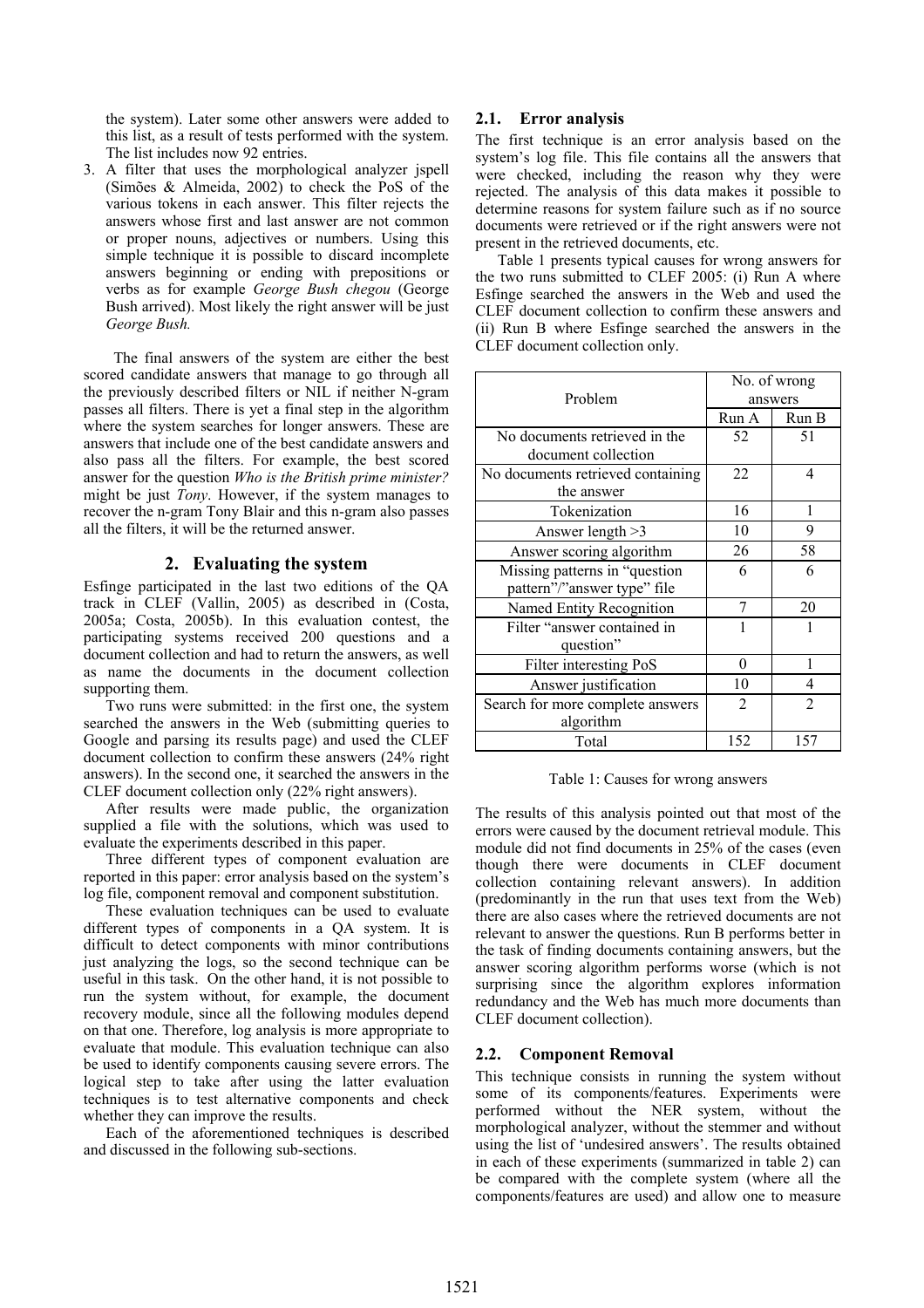how each of the components contributes (or not) to the global result.

The error analysis (condensed on table 1) provided an insight on the problems affecting the system performance at CLEF 2005. Some effort was invested in the problems that seemed easier to solve. Namely on the "Error in tokenization", "Named Entity Recognition" and "Missing patterns in the file question pattern/answer type". The results of the complete system after these improvements using the same strategy as in Run A are presented in column Run C (Control Run).

Although CLEF organization has a taxonomy to classify the questions (ex: measure, person, location, organization, etc), we preferred to use a specific taxonomy more suited to evaluate the particular features of Esfinge to present evaluation results (Table 2). The categories of that taxonomy include mostly the types of question patterns and also some of the categories identified by the NER system. The percentages of exact answers in this table are relative to the total number of questions (column No. of Q.).

| Type of               | No.   | % of exact answers |              |              |              |                       |
|-----------------------|-------|--------------------|--------------|--------------|--------------|-----------------------|
| question              | of Q. | Run<br>C           | Run<br>$D^1$ | Run<br>$E^2$ | Run<br>$F^3$ | Run<br>G <sup>4</sup> |
| People                | 47    | 30%                | 19%          | 28%          | 34%          | 28%                   |
| Which X               | 36    | 31%                |              | 19%          | 31%          | 22%                   |
| Place                 | 33    | 30%                | 27%          | 36%          | 42%          | 36%                   |
| Who is<br>$<$ HUM $>$ | 27    | 26%                |              | 11%          | 26%          | 19%                   |
| Quantity              | 18    | 17%                | 6%           | 17%          | 17%          | 17%                   |
| Date                  | 15    | 53%                | 20%          | 40%          | 47%          | 53%                   |
| What is X             | 15    | 27%                |              | 13%          | 33%          | 0%                    |
| What is X<br>called   | 5     | 60%                |              | 40%          | 60%          | 40%                   |
| Name X                | 4     | 25%                |              | 0%           | 25%          | 0%                    |
| Total                 | 200   | 31%                | 24%          | 24%          | 34%          | 26%                   |

1) No NER, 2) No PoS Filtering, 3) No Stemmer, 4) No list of 'undesired answers'

## Table 2: Results when removing some components of the system

Both the NER system on one side and the PoS filtering and the list of 'undesired answers' on the other were shown to improve the system's performance (for different types of questions). The results of Run D (which did not use the NER system) show that the use of such a system can improve the performance mainly in questions with answers of type People, Quantity and Date. In the results of Run E (where the PoS filtering was not performed) and Run G (where the list of 'undesired answers' was not used), one can see that this techniques improve the accuracy in questions matching patterns like *Which X*, *Who is <HUM>* and *What is X*.

On the other hand, the stemmer seems to slightly deteriorate the results (Run F).

## **2.3. Component Substitution**

The third type of component evaluation is the next step to the previous two techniques. After detecting the components causing more problems or components that are not helping the system, one can check whether other components providing the same (or similar) functionalities can obtain better performances.

In the experiments described in this section we studied the use of different text sources. Namely searching the possible answer patterns using Google and Yahoo APIs for Web search (freely available for research purposes) and using the API for BACO (Sarmento, 2006b) which is a very large textual database built from the WPT03 collection, a publicly available crawl of the whole Portuguese Web in 2003. Table 3 and Table 4 summarize the results obtained in these experiments. The percentages of exact answers in table 3 are relative to the total number of questions (column No. of Q.), whereas in table 4 they are relative to the number of questions with an answer in CLEF document collection for which it was possible to find matching possible answer patterns in the auxiliary text source.

From a global point of view (last row in Table 3 and Table 4), results obtained show the expected performance curve: the larger the document base to be queried for possible answer patterns, the better the performance of the system. However, performance seems to grow sublinearly with document base size. If our estimates regarding the number of documents written in Portuguese indexed by Google and Yahoo are correct (Costa, 2006), we may see that the impact of searching a document larger document base (Yahoo is 75% larger than Google) is proportionally inferior to the performance gain obtained (~7%). Using both Google and Yahoo also resulted in performance gains of approximately only 10%. The most surprising result is that using BACO as document base, which is substantially smaller than Google or Yahoo, resulted in decreasing the performance approximately just 52%.

Such a disparity between the performance and document base size may be explained by several factors. The first one is related to how duplicates are handled in Google or Yahoo. We have no estimate regarding the number of duplicate and quasi-duplicates that exist on the web-search engines. The second one is that even if Google and Yahoo had no duplicates, the information stored in these services is obviously unbalanced: there are many documents about the most popular subjects and facts and much less on certain topics. The effect of adding new documents to the text base does probably not have much impact on less popular topics and consequently Esfinge will not improve much its performance. The last reason for this disproportion, which may be of some theoretical importance is that although we present no proof of this claim, Esfinge may be reaching its performance limit, under its current implementation. The techniques used in Esfinge, may have a nearby asymptotic limit which will not be passed no matter how large the document size grows. This will be subject of future work.